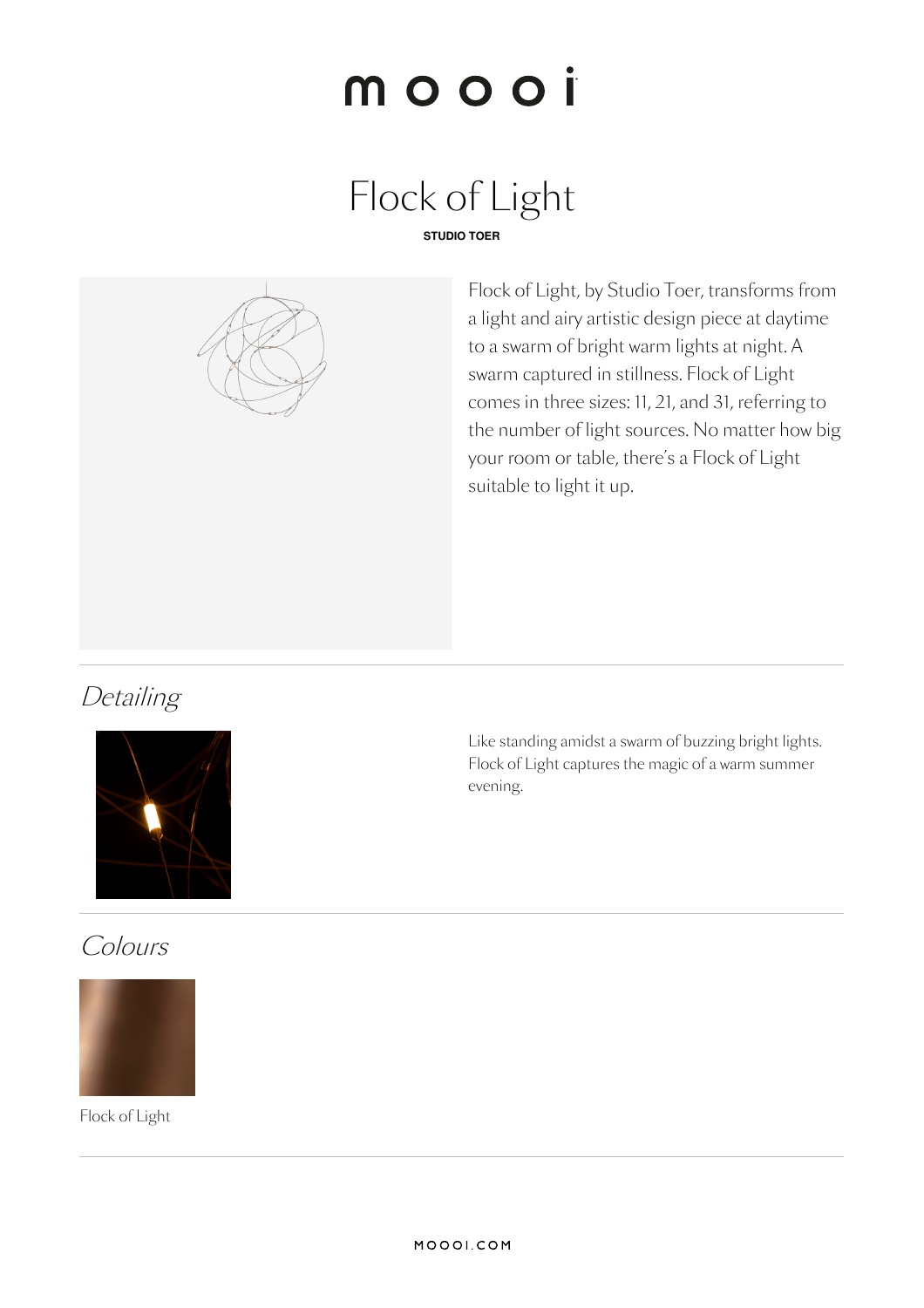## Flock of Light / <sup>11</sup>

65cm | 25.6

### Dimensions **Product** Product **Product** Packaging







**WIDTH** 80cm | 31.5" **HEIGHT** 65cm |25.6" **DEPTH** 65cm |25.6" **WEIGHT NETTO** 0.9kg | 1.98lbs

**WIDTH** 57cm | 22.4" **HEIGHT** 57cm | 22.4"  $\frac{\text{CUBAGE}}{0.21}$ m $\frac{3}{7.34}$ ft $\frac{3}{3}$ **LENGTH** 64cm | 25.2" **WEIGHT** 2.5kg | 5.51lbs

### Technical CE

### **MATERIAL**

bronze wires, brass cups with semi-transparent polycarbonate diffusers

| <b>ENERGY LABEL</b>           | <b>INSTALLATION REQUIRED</b> |
|-------------------------------|------------------------------|
| Energy Label A+               | Yes                          |
| <b>LIGHTSOURCE TYPE</b>       | <b>LIGHTSOURCE INCLUDED</b>  |
| LED                           | Yes                          |
| <b>NUMBER OF LIGHTSOURCES</b> | <b>SHAPE</b>                 |
| 11                            | Abstract                     |
| <b>INPUT VOLTAGE</b>          | <b>FREQUENCY</b>             |
| 220-240                       | 50/60                        |
| <b>MAX POWER CONSUMPTION</b>  | <b>LAMPHOLDER</b>            |
| 13W                           | LED (Solid state)            |
| <b>LIFETIME</b>               | <b>CABLE COLOUR</b>          |
| 50000 hours                   | Transparent with tinn        |
| <b>CABLE LENGTH</b>           | <b>CANOPY</b>                |
| 250cm   98.4"                 | Pebble II White, ABS         |
| <b>COLOUR TEMPERATURE</b>     | CRI                          |
| 2700 K                        | 91                           |
| <b>LIGHT DIRECTION</b>        | <b>LIGHT OUTPUT</b>          |
| All directions                | 1240 lm                      |

**DIMMING & LIGHTING CONTROL** Mains, Trailing edge, Reverse phase

See last page for more information about the dimming possibilities.

ed cores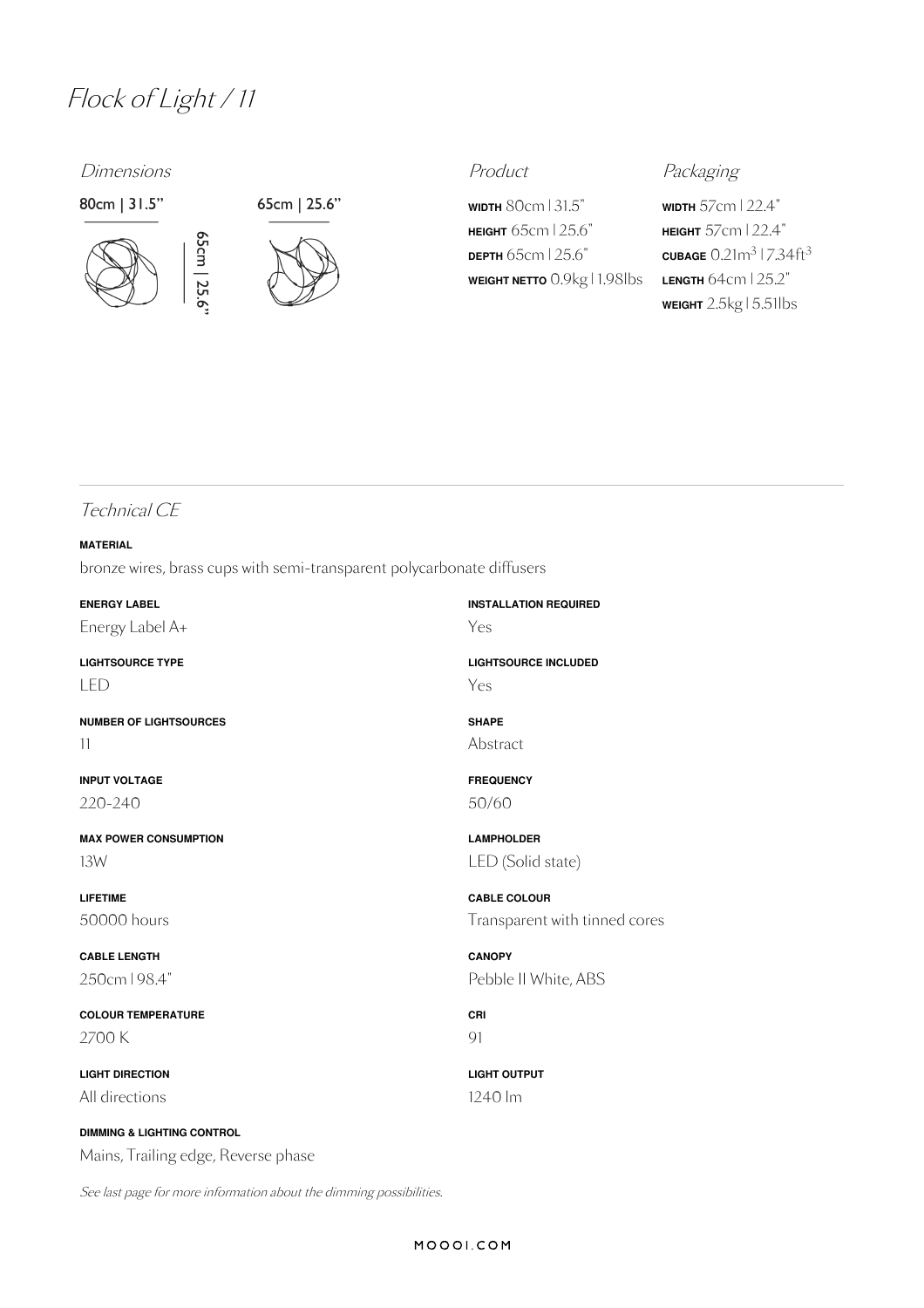### Technical cULus

**MATERIAL** bronze wires, brass cups with semi-transparent polycarbonate diffusers

**ENERGY LABEL** Energy Label A+

**LIGHTSOURCE TYPE** LED

**NUMBER OF LIGHTSOURCES** 11

**INPUT VOLTAGE** 110-130

**MAX POWER CONSUMPTION** 13W

**LIFETIME** 50000 hours

**CABLE LENGTH** 250cm | 98.4"

**COLOUR TEMPERATURE** 2700 K

**LIGHT DIRECTION** All directions

**DIMMING & LIGHTING CONTROL** Mains, Trailing edge, Reverse phase

See last page for more information about the dimming possibilities.



**INSTALLATION REQUIRED** Yes

**LIGHTSOURCE INCLUDED** Yes

**SHAPE** Abstract

**FREQUENCY** 50/60

**LAMPHOLDER** LED (Solid state)

**CABLE COLOUR** Transparent with tinned cores

**CANOPY** Pebble II White, ABS

**CRI** 91

**LIGHT OUTPUT** 1240 lm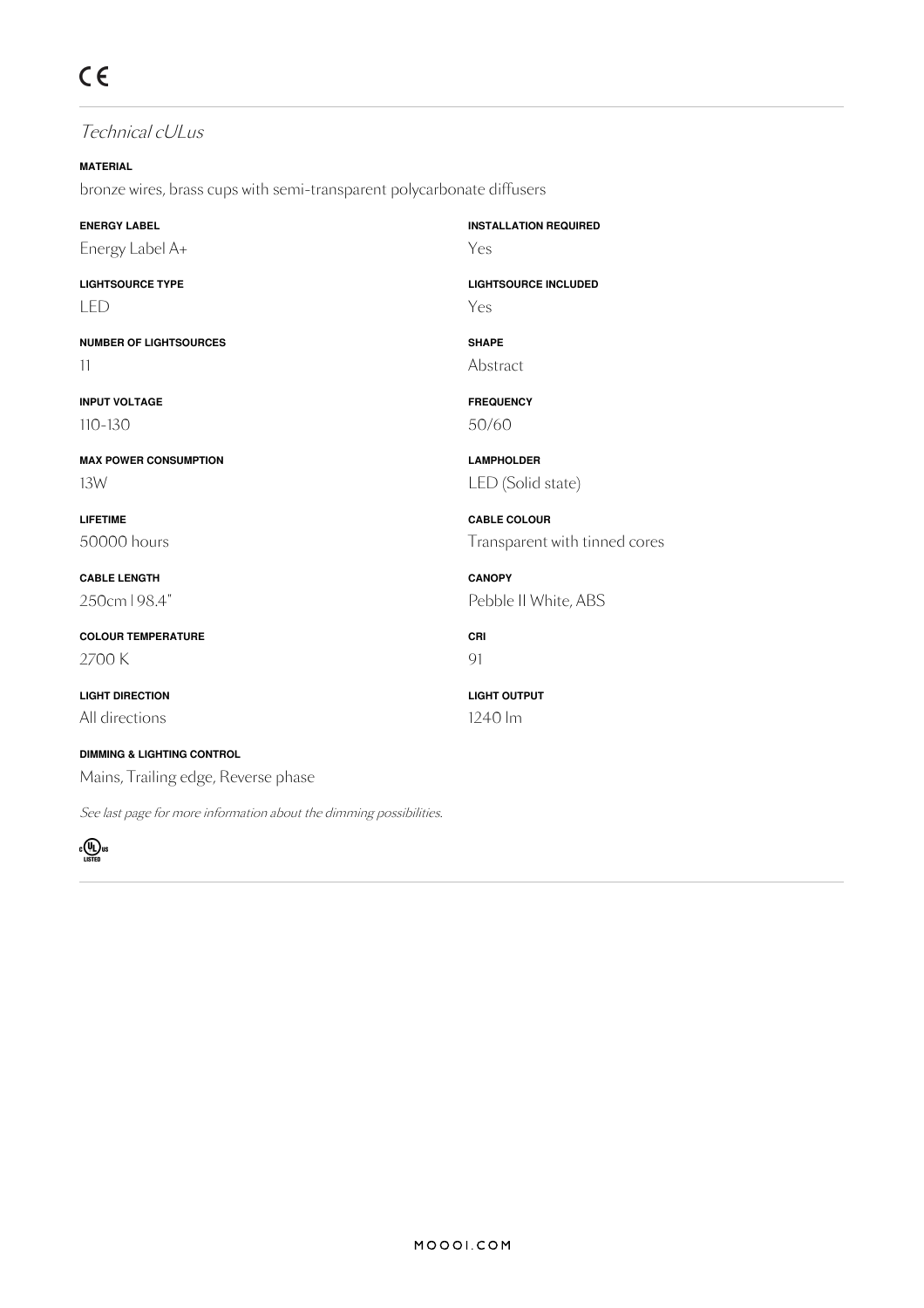## Flock of Light / <sup>21</sup>

Dimensions **Product** Product **Product** Packaging





**WIDTH** 135cm | 53.1" **HEIGHT** 80cm | 31.5" **DEPTH** 85cm | 33.5" **WEIGHT NETTO** 1.4kg | 3.09lbs

**WIDTH** 77cm |30.3" **HEIGHT** 57cm | 22.4"  $\frac{\text{CUBAGE}}{0.48}$ m $\frac{3}{17.05}$ ft $\frac{3}{3}$ **LENGTH** 110cm | 43.3" **WEIGHT** 4kg | 8.82lbs

### Technical CE

### **MATERIAL**

bronze wires, brass cups with semi-transparent polycarbonate diffusers

**ENERGY LABEL** Energy Label A+ **INSTALLATION REQUIRED** Yes **LIGHTSOURCE TYPE** LED **LIGHTSOURCE INCLUDED** Yes **NUMBER OF LIGHTSOURCES** 21 **INPUT VOLTAGE** 220-240 **FREQUENCY** 50/60 **MAX POWER CONSUMPTION** 23W **LAMPHOLDER** LED (Solid state) **LIFETIME** 50000 hours **CABLE COLOUR** Transparent with tinned cores **CABLE LENGTH** 250cm | 98.4" **CANOPY** Pebble II White, ABS **COLOUR TEMPERATURE** 2700 K **CRI** 91 **LIGHT DIRECTION** All directions

> **DIMMING & LIGHTING CONTROL** Mains, Trailing edge, Reverse phase

See last page for more information about the dimming possibilities.

 $C \in$ 

**LIGHT OUTPUT** 2308 lm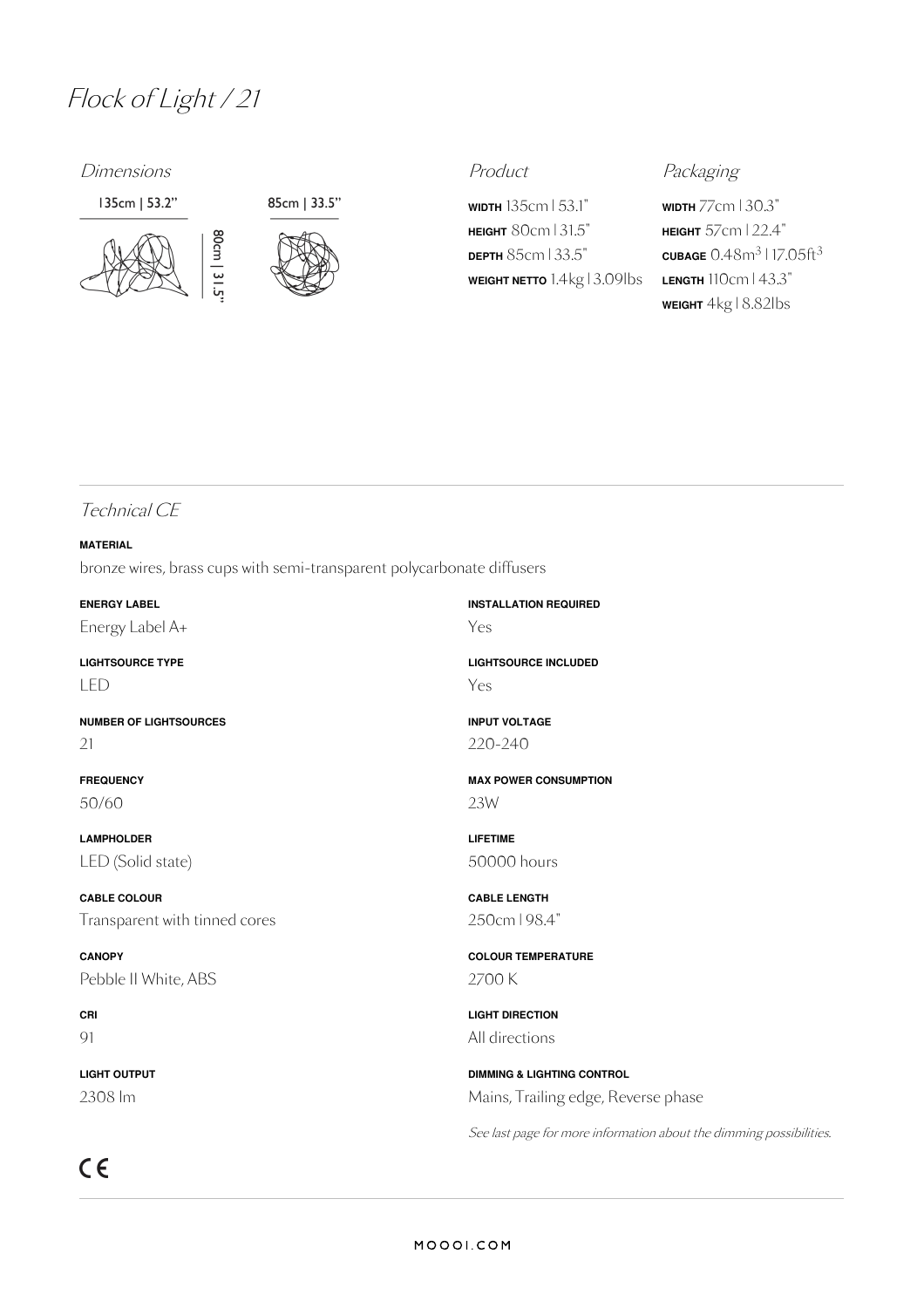### Technical cULus

### **MATERIAL** bronze wires, brass cups with semi-transparent polycarbonate diffusers

| <b>ENERGY LABEL</b>           | <b>INSTALLATION REQUIRED</b>          |
|-------------------------------|---------------------------------------|
| Energy Label A+               | Yes                                   |
| <b>LIGHTSOURCE TYPE</b>       | <b>LIGHTSOURCE INCLUDED</b>           |
| LED                           | Yes                                   |
| <b>NUMBER OF LIGHTSOURCES</b> | <b>INPUT VOLTAGE</b>                  |
| 21                            | $110 - 130$                           |
| <b>FREQUENCY</b>              | <b>MAX POWER CONSUMPTION</b>          |
| 50/60                         | 23W                                   |
| <b>LAMPHOLDER</b>             | <b>LIFETIME</b>                       |
| LED (Solid state)             | 50000 hours                           |
| <b>CABLE COLOUR</b>           | <b>CABLE LENGTH</b>                   |
| Transparent with tinned cores | 250cm   98.4"                         |
| <b>CANOPY</b>                 | <b>COLOUR TEMPERATURE</b>             |
| Pebble II White, ABS          | 2700 K                                |
| CRI                           | <b>LIGHT DIRECTION</b>                |
| 91                            | All directions                        |
| <b>LIGHT OUTPUT</b>           | <b>DIMMING &amp; LIGHTING CONTROL</b> |
| 2308 lm                       | Mains, Trailing edge, Rev             |



## Flock of Light / 31

Dimensions **Product** Product **Product** Packaging

180 cm | 70.9"





80cm | 31.5

100 cm | 39.4"

**WIDTH** 180cm | 70.9" **HEIGHT** 80cm | 31.5" **DEPTH** 100cm |39.4" **WEIGHT NETTO** 1.4kg | 3.09lbs

**WIDTH** 94cm |37" **HEIGHT** 66cm |26"  $\tt{c}$ UBAGE  $0.85$ m $^3$  |  $30.02$ ft $^3$ **LENGTH** 137cm | 53.9" **WEIGHT** 10kg | 22.05lbs

**DIMMING & LIGHTING CONTROL** Mains, Trailing edge, Reverse phase

See last page for more information about the dimming possibilities.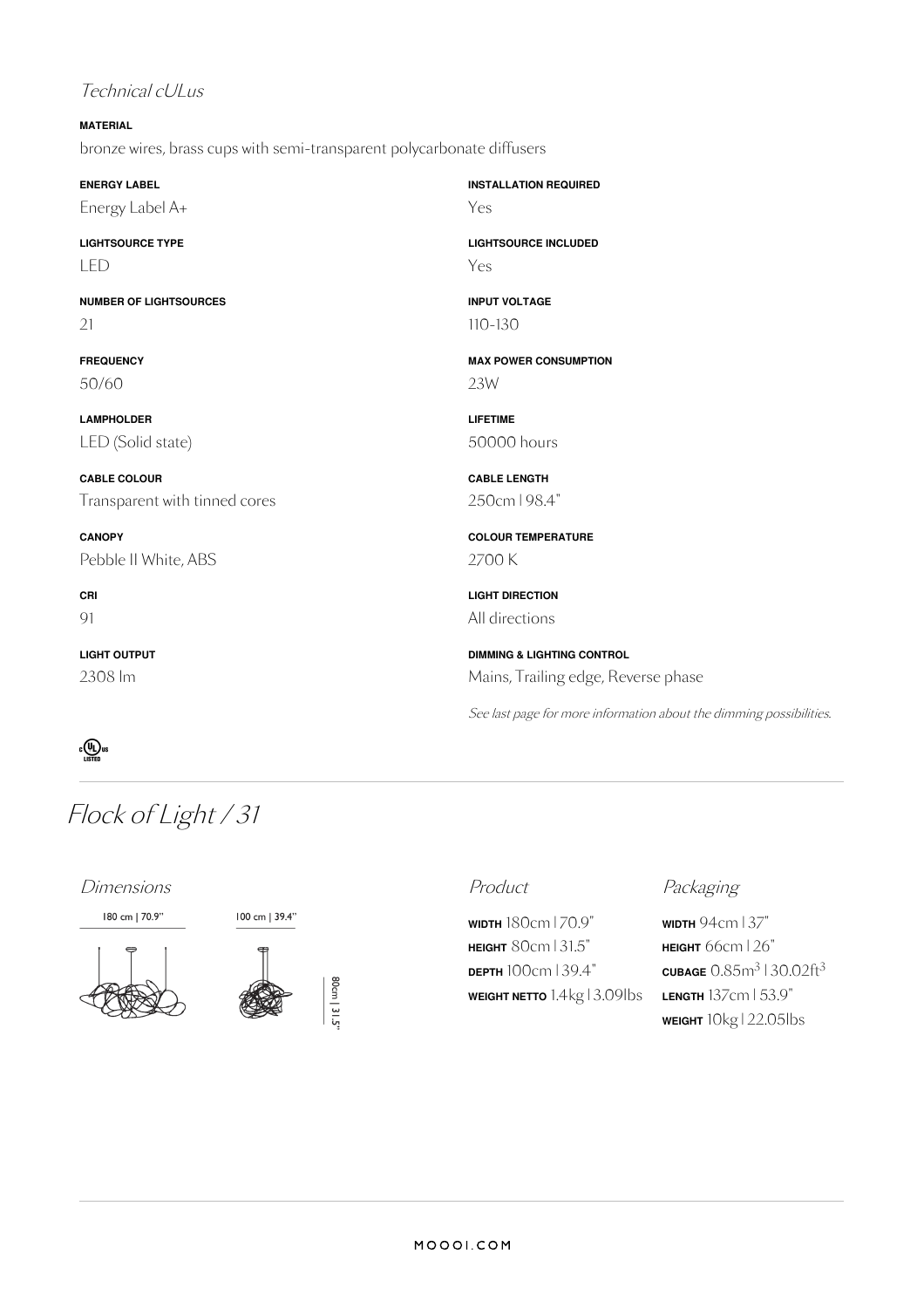## Technical CE / CCC / cULus

### **ADDITIONAL**

Flock of Light 31 is compatible with our Wireless Wall Switch, for quick and easy dimming that gives you full control over the light output.

### **MATERIAL**

bronze wires, brass cups with semi-transparent polycarbonate diffusers

| <b>INSTALLATION REQUIRED</b>                           | <b>LIGHTSOURCE TYPE</b>                                             |
|--------------------------------------------------------|---------------------------------------------------------------------|
| Yes                                                    | <b>LED</b>                                                          |
| <b>LIGHTSOURCE INCLUDED</b>                            | <b>NUMBER OF LIGHTSOURCES</b>                                       |
| Yes                                                    | 31                                                                  |
| <b>INPUT VOLTAGE</b>                                   | <b>FREQUENCY</b>                                                    |
| 120-250                                                | 50/60                                                               |
| <b>MAX POWER CONSUMPTION</b>                           | <b>LAMPHOLDER</b>                                                   |
| 24W                                                    | LED (Solid state)                                                   |
| <b>LIFETIME</b>                                        | <b>CABLE COLOUR</b>                                                 |
| 50000 hours                                            | Transparent with tinned cores                                       |
| <b>CABLE LENGTH</b>                                    | <b>CANOPY</b>                                                       |
| 250cm   98.4"                                          | Pebble III White, ABS                                               |
| <b>CHROM X</b>                                         | <b>CHROMY</b>                                                       |
| 0.477                                                  | 0.412                                                               |
| <b>COLOUR TEMPERATURE</b>                              | CRI                                                                 |
| 2500 K                                                 | 90                                                                  |
| <b>LIGHT DIRECTION</b>                                 | <b>LIGHT OUTPUT</b>                                                 |
| All directions                                         | 2582 lm                                                             |
| R9                                                     | <b>CONSTANT CURRENT / CONSTANT VOLTAGE</b>                          |
| 0                                                      | Constant current                                                    |
| EEI                                                    | <b>EFFICIENCY</b>                                                   |
| 0.14                                                   | 107.58 lm/W                                                         |
| <b>MEASURED POWER CONSUMPTION</b>                      | <b>DIMMING &amp; LIGHTING CONTROL</b>                               |
| 24W                                                    | Wireless Wall Switch, DALI dt6, Push / Pulse dim on<br>mains        |
|                                                        | See last page for more information about the dimming possibilities. |
| $\epsilon$<br>$\mathbf{C}$<br>$\frac{1}{\sqrt{10}}$ us |                                                                     |